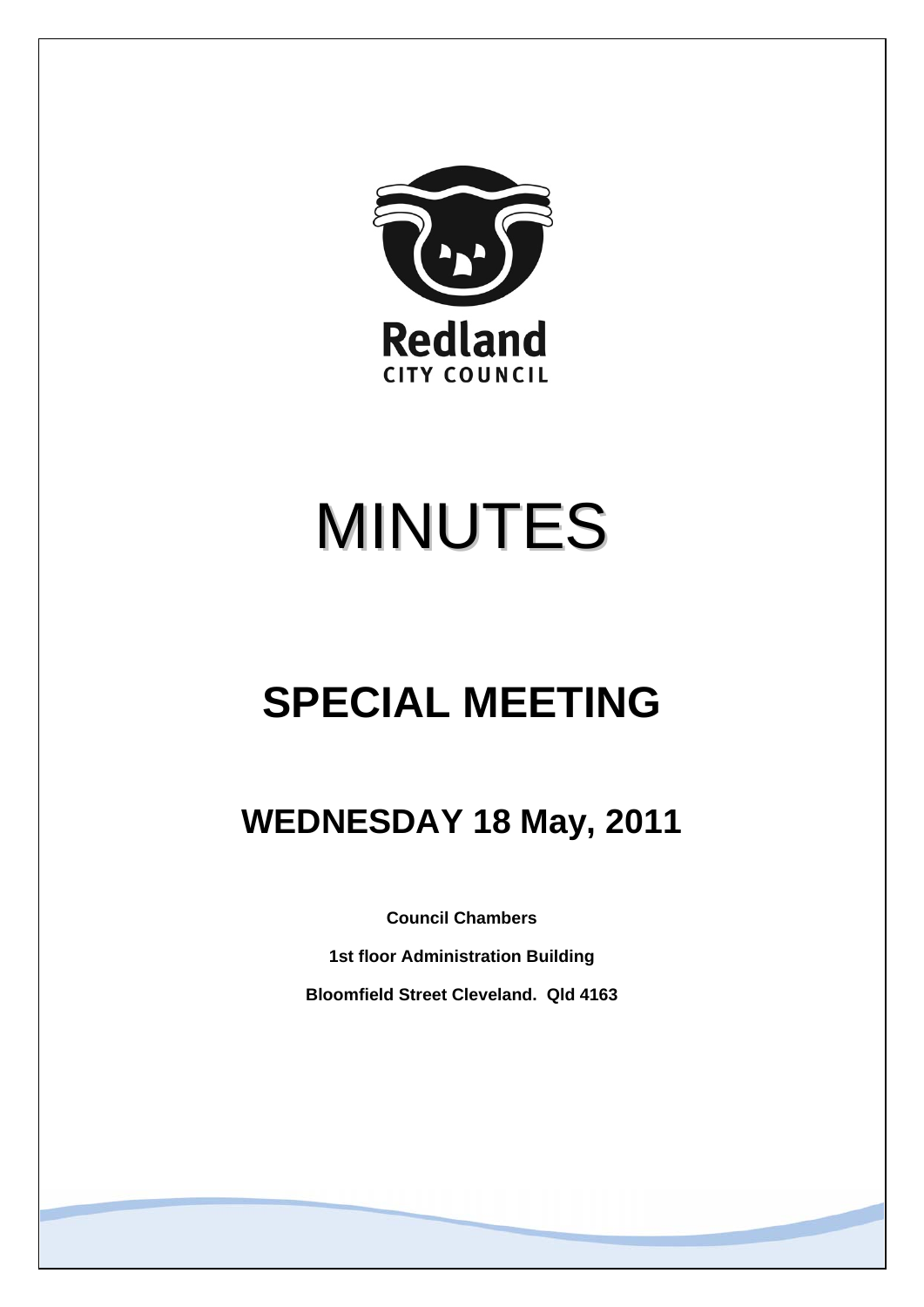#### **Table of Contents**

| Item | <b>Subject</b> | Page No |
|------|----------------|---------|
|      |                |         |

| 1              |     |                                                                                                 |  |
|----------------|-----|-------------------------------------------------------------------------------------------------|--|
| 2 <sup>1</sup> |     |                                                                                                 |  |
| 3              |     | <b>MATERIAL PERSONAL INTEREST AND CONFLICT OF INTEREST  1</b>                                   |  |
| 4              |     |                                                                                                 |  |
|                | 4.1 |                                                                                                 |  |
|                |     | 4.1.1 PROPOSED WATER AND WASTEWATER PRICING FOR                                                 |  |
|                |     | 4.1.2 REQUEST FOR EXCEPTION TO AWARD A CONTRACT<br>UNDER DELEGATED AUTHORITY BY CHIEF EXECUTIVE |  |
| 5              |     |                                                                                                 |  |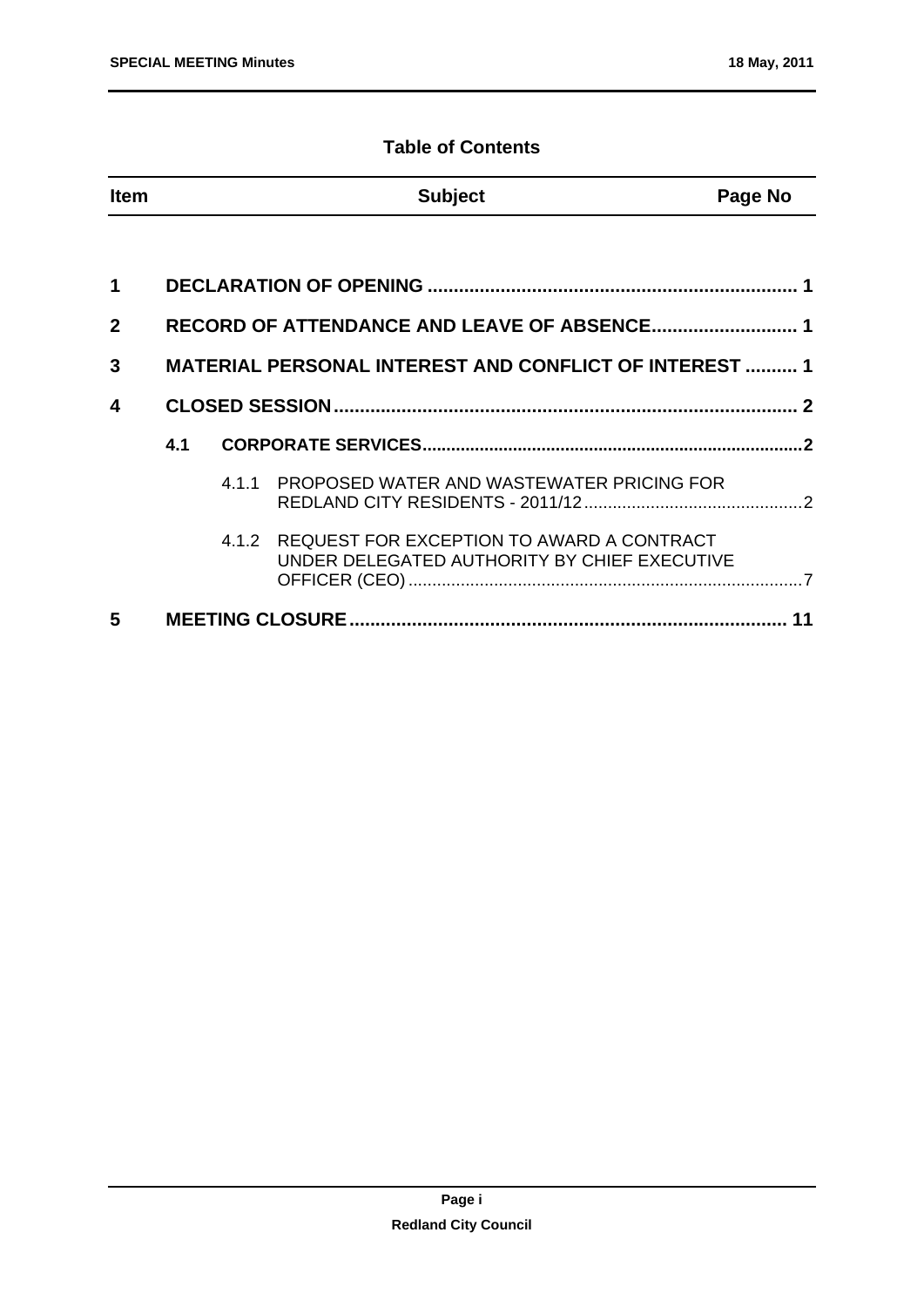#### <span id="page-2-0"></span>**1 DECLARATION OF OPENING**

The Mayor declared the meeting open at 11.03am.

#### **2 RECORD OF ATTENDANCE AND LEAVE OF ABSENCE**

#### **MEMBERS PRESENT**

| Members:                           |                                                   |
|------------------------------------|---------------------------------------------------|
| Cr M Hobson PSM                    | Mayor                                             |
| Cr W Boglary                       | <b>Councillor Division 1</b>                      |
| Cr C Ogilvie                       | <b>Councillor Division 2</b>                      |
| Cr D Henry                         | <b>Councillor Division 3</b>                      |
| Cr J Burns                         | Councillor Division 4                             |
| Cr B Townsend                      | <b>Councillor Division 5</b>                      |
| Cr T Bowler                        | Councillor Division 6                             |
| <b>Cr K Reimers</b>                | <b>Councillor Division 8</b>                      |
| Cr K Williams                      | <b>Councillor Division 9</b>                      |
| Cr H Murray                        | <b>Councillor Division 10</b>                     |
| <b>Executive Leadership Group:</b> |                                                   |
| Mr G Stevenson PSM                 | <b>Chief Executive Officer</b>                    |
| Mrs L Rusan                        | <b>General Manager Customer Services</b>          |
| Mr M Drydale                       | <b>General Manager Corporate Services</b>         |
| Mr N Clarke                        | <b>General Manager Governance</b>                 |
| Mrs T Averay                       | General Manager Development & Community Standards |
| Officers:                          |                                                   |

| Minutes:       |  |  |
|----------------|--|--|
| Mrs F Striplir |  |  |

| .              |                                            |
|----------------|--------------------------------------------|
| Mrs E Striplin | Corporate Meetings & Registers Team Leader |
|                |                                            |

#### **APOLOGY**

Cr M Elliott **Deputy Mayor and Councillor Division 7** 

#### **3 MATERIAL PERSONAL INTEREST AND CONFLICT OF INTEREST**

Nil.

#### **COUNCILLOR ABSENCES DURING MEETING**

Cr J Burns left the meeting at 11.50am (during Item 14.1.1) and returned at 11.53am (during Item 14.1.1).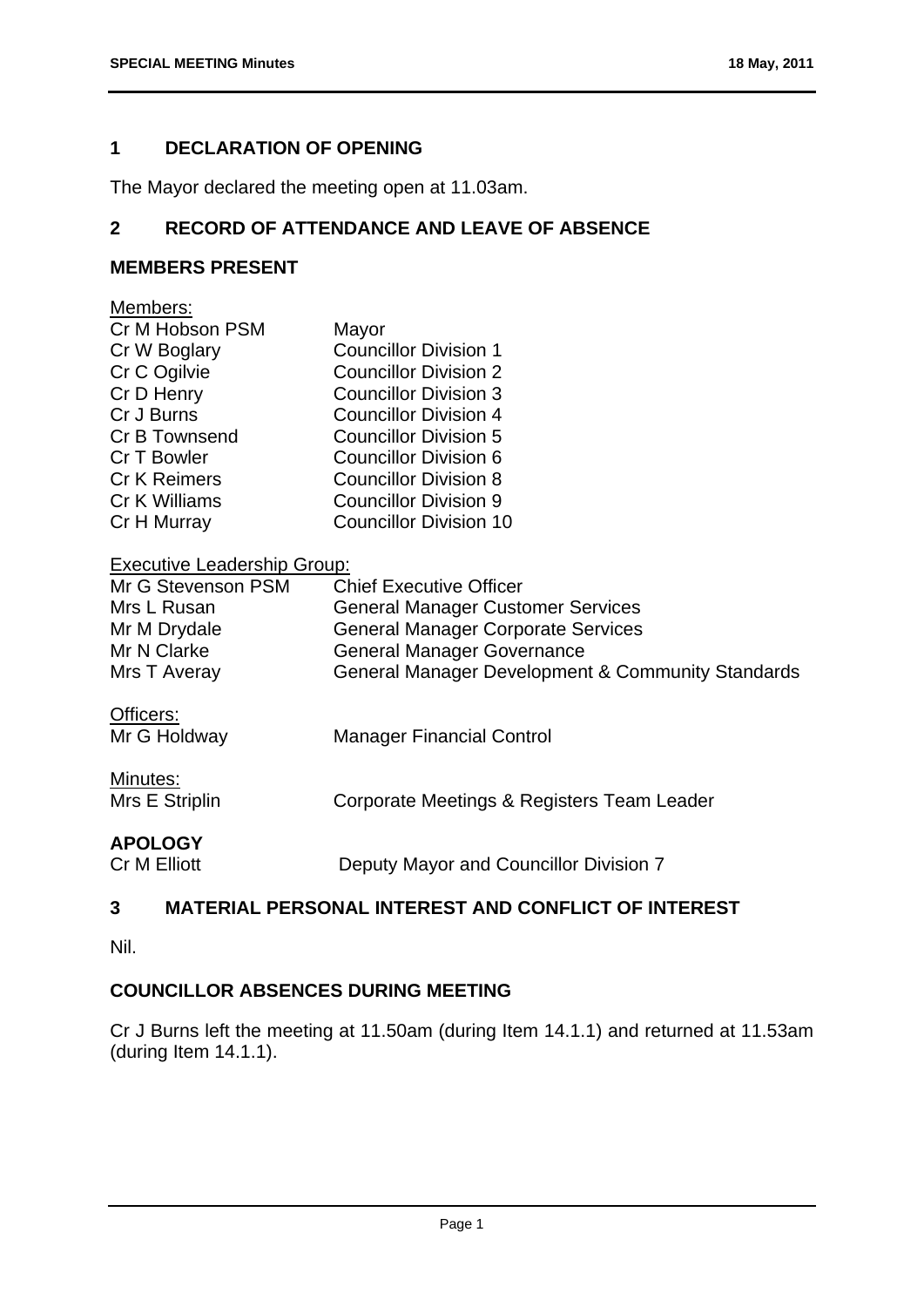#### <span id="page-3-0"></span>**4 CLOSED SESSION**

#### **MOTION TO CLOSE MEETING AT 11.05AM**

| Moved by:    | Cr Boglary        |
|--------------|-------------------|
| Seconded by: | <b>Cr Reimers</b> |

That the meeting be closed to the public pursuant to section 72(1) of the *Local Government (Operations) Regulation2010* to discuss the following items:

- 4.1.1 Proposed Water and Wastewater Pricing for Redland City Residents 2011/12
- 4.1.2 Request for Exception to Award a Contract under Delegated Authority by Chief Executive Officer (CEO)

#### CARRIED

#### **MOTION TO REOPEN MEETING AT 12.40PM**

| Moved by:    | Cr Boglary  |
|--------------|-------------|
| Seconded by: | Cr Townsend |

That the meeting be again opened to the public.

#### CARRIED

#### **4.1 CORPORATE SERVICES**

#### **4.1.1 PROPOSED WATER AND WASTEWATER PRICING FOR REDLAND CITY RESIDENTS - 2011/12**

| <b>Dataworks Filename:</b>  | <b>GOV WRAD - Allconnex Water Pricing</b>                          |
|-----------------------------|--------------------------------------------------------------------|
| <b>Attachments:</b>         | <b>Fairer Water Prices for SEQ Amendment Bill</b>                  |
| <b>Responsible Officer:</b> | <b>Martin Drydale</b><br><b>General Manager Corporate Services</b> |
| <b>Author:</b>              | <b>Gavin Holdway</b><br><b>Manager Financial Control</b>           |

#### **EXECUTIVE SUMMARY**

Following the price capping announcement made by the State Government on  $7<sup>th</sup>$ April 2011 in relation to water and wastewater charges and in accordance with the *Fairer Water Prices for SEQ Amendment Bill 2011* that was introduced to Parliament on 12<sup>th</sup> May 2011, this report outlines the proposed price increases for the related retail/distribution component charges for the 2011/12 financial year for Redland City Council (RCC) residential and small business customers. It is expected that the legislation will be passed by June 2011 and as the legislation imposes, the Consumer Price Increase (CPI) cap on retail/distribution component charges covers a two year period commencing on 1 July 2011 and ending on  $30<sup>th</sup>$  June 2013.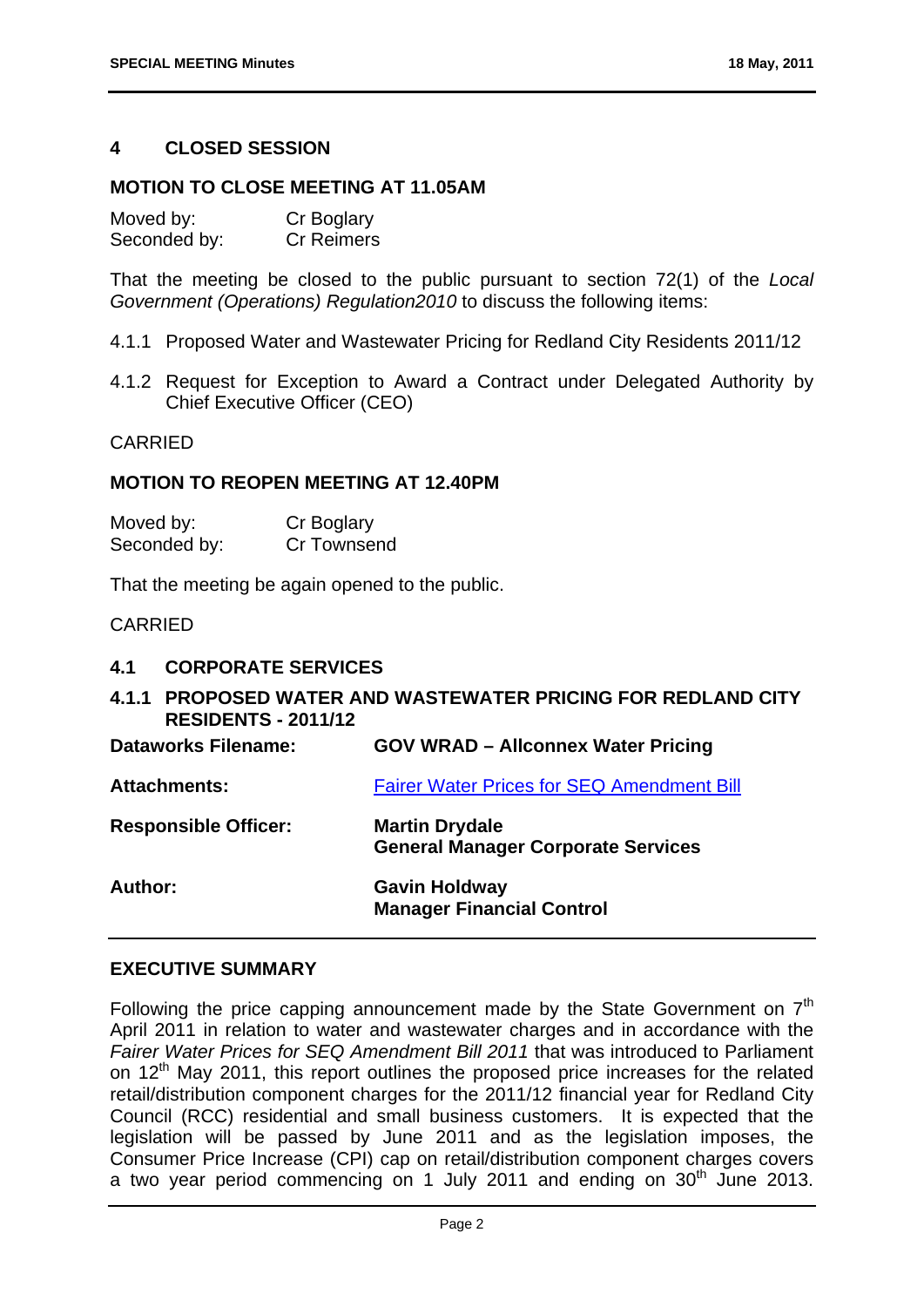Importantly, under the revised legislation, Councils are responsible for price mitigation and for setting pricing for its respective Council area. As the bulk water charge is not subject to CPI price capping, it has not been included within this report.

#### **PURPOSE**

The purpose of this report is to present to Council the water and wastewater proposed price increases for the retail/distribution components for the 2011/12 financial year in anticipation of the *Fairer Water Prices for SEQ Amendment Bill 2011* being passed by  $30<sup>th</sup>$  June 2011.

#### **BACKGROUND**

Currently the RCC residential water and wastewater customers of Allconnex Water are billed based on the following pricing structure; water access charge; inclining block tariff (IBT) or water consumption charge structure covering, Tier 1 ( $0 - 146$  kl  $p/a$ ), Tier 2 (147 – 292 kl  $p/a$ ), Tier 3 (293+ kl  $p/a$ ) and a wastewater service charge. This pricing structure for both water and wastewater is not being proposed to change for the 2011/12 year.

Under the *Fairer Water Prices for SEQ Amendment Bill 2011*, the CPI figure to be applied to the retail/distribution components under the price capping restrictions is the March to March 6401.0 CPI, All Groups Brisbane Index. Please find below an extract taken from the Australian Bureau of Statistics index publication for the March 2010 to March 2011 period.

| Australian<br><b>Bureau of</b><br><b>Statistics</b> | Percentage<br>Change from<br>Corresponding<br>Quarter of<br><b>Previous Year:</b><br>; All groups<br>Brisbane |
|-----------------------------------------------------|---------------------------------------------------------------------------------------------------------------|
| Unit                                                | Percent                                                                                                       |
| <b>Series Type</b>                                  | Original                                                                                                      |
| Data Type                                           | <b>PERCENT</b>                                                                                                |
| <b>Frequency</b>                                    | Quarter                                                                                                       |
| <b>Collection Month</b>                             |                                                                                                               |
| <b>Series End</b>                                   | Mar-2011                                                                                                      |
| No. Obs                                             | 152                                                                                                           |
| Series ID                                           | A2325817T                                                                                                     |
| Mar-2011                                            | 3.6                                                                                                           |

#### **Source:**

**[http://www.abs.gov.au/AUSSTATS/abs@.nsf/DetailsPage/6401.0Mar%202011?O](http://www.abs.gov.au/AUSSTATS/abs@.nsf/DetailsPage/6401.0Mar%202011?OpenDocument) [penDocument](http://www.abs.gov.au/AUSSTATS/abs@.nsf/DetailsPage/6401.0Mar%202011?OpenDocument)**

In addition to a resolution in respect of water pricing, Allconnex Water has also requested Council consideration and resolution in respect of their proposed Five Year Forward Plan, Annual Performance Plan and Employee and Industrial Relations Plan.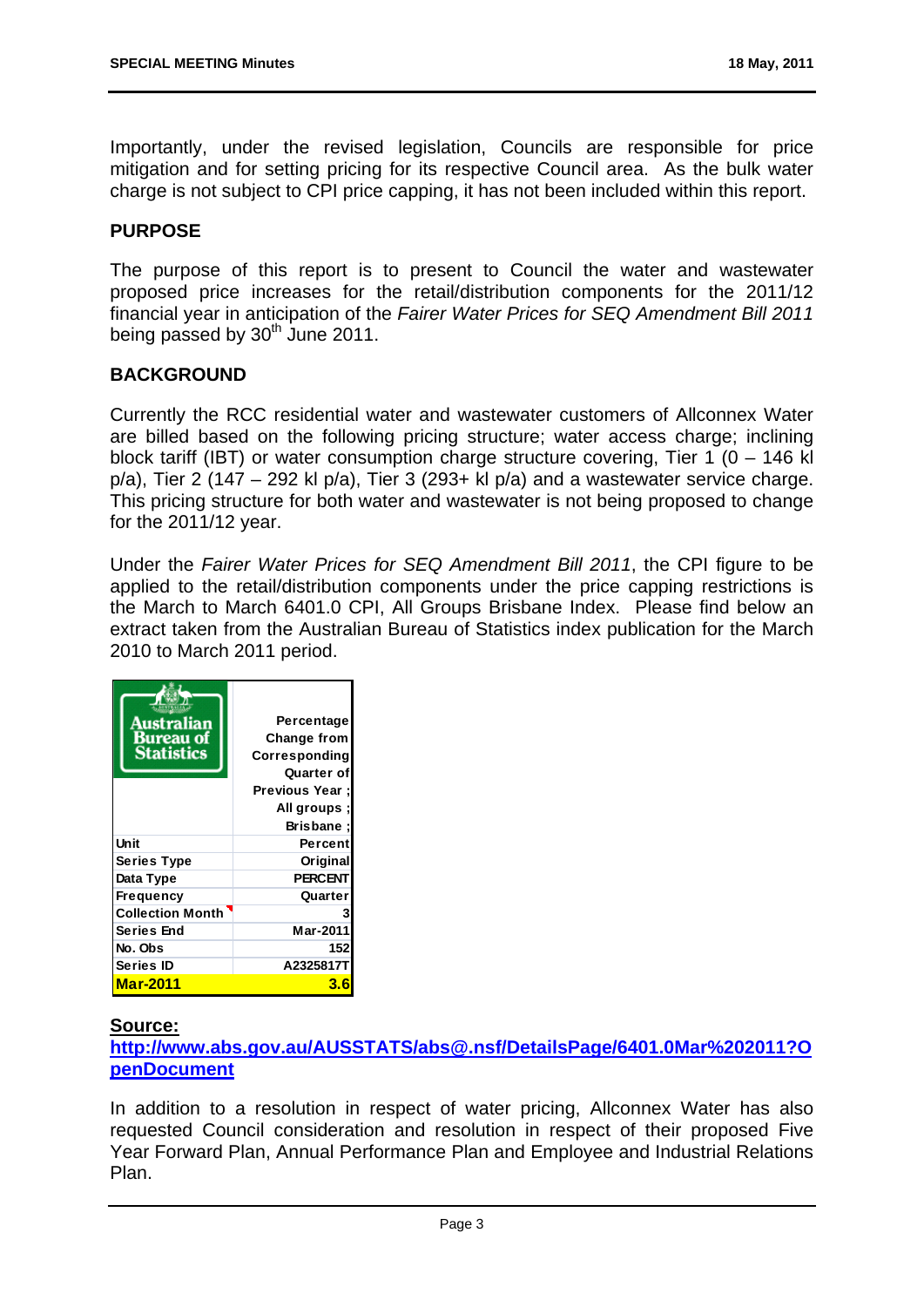#### **RELATIONSHIP TO CORPORATE PLAN**

#### **9. An efficient and effective organisation**

Council is well respected and seen as an excellent organisation which manages resources in an efficient and effective way

9.5 Ensure robust long term financial planning is in place to protect the financial sustainability of Council.

#### **FINANCIAL IMPLICATIONS**

The financial implications surrounding this proposed pricing extend substantially into Council's inability to receive/recover financial returns that would normally be derived through normal regulated pricing principles and price path's associated with maximum allowable revenue. Under the price capping provisions enforced by the legislation to be passed, the following table displays the proposed changes in pricing for both water and wastewater retail/distribution component charges. Please note however, that the table below excludes the bulk water volumetric/water consumption component, as the State Government have a different price path for bulk water charges and this component is not subject a CPI price cap.

By way of example, the table below illustrates the proposed price increase by each retail/distribution component.

| <b>Item</b>                                 | 2010/11 Price | 2011/12 Proposed<br><b>Price</b> | % Increase from<br>$2010/11 - 2011/12$ | \$ Increase from<br>$2010/11 - 2011/12$ |
|---------------------------------------------|---------------|----------------------------------|----------------------------------------|-----------------------------------------|
| <b>Wastewater Service</b><br>Charge         | \$696.00      | \$721.06                         | 3.6%                                   | \$25.06                                 |
| <b>Water Access</b><br>Charge               | \$240.36      | \$249.01                         | 3.6%                                   | \$8.65                                  |
| *Water Consumption<br>Tier 1 (0 - 146 kl)   | \$0.66        | \$0.68                           | 3.6%                                   | \$0.02                                  |
| *Water Consumption<br>Tier 2 (147 - 292 kl) | \$1.07        | \$1.11                           | 3.6%                                   | \$0.04                                  |
| *Water Consumption<br>Tier 3 (293+ kl)      | \$1.48        | \$1.53                           | 3.6%                                   | \$0.05                                  |

**\*Note, the above water consumption figures are for the retail/distribution component only and exclude the bulk water component. It is indicative and assumes no change to the structural retail/distribution mix .**

Of particular note, there are no alternatives allowable under the *Fairer Water Prices for SEQ Amendment Bill 2011* to increase retail/distribution component prices above the published nominated CPI Index percentage, thus limiting alternatives to the above price proposal.

Queensland Urban Utilities have already published their pricing for the 2011/12 financial year and this proposal for Redland customers will form part of Allconnex Water's pricing publication once all participating Council's have adopted pricing for the 2011/12 financial year.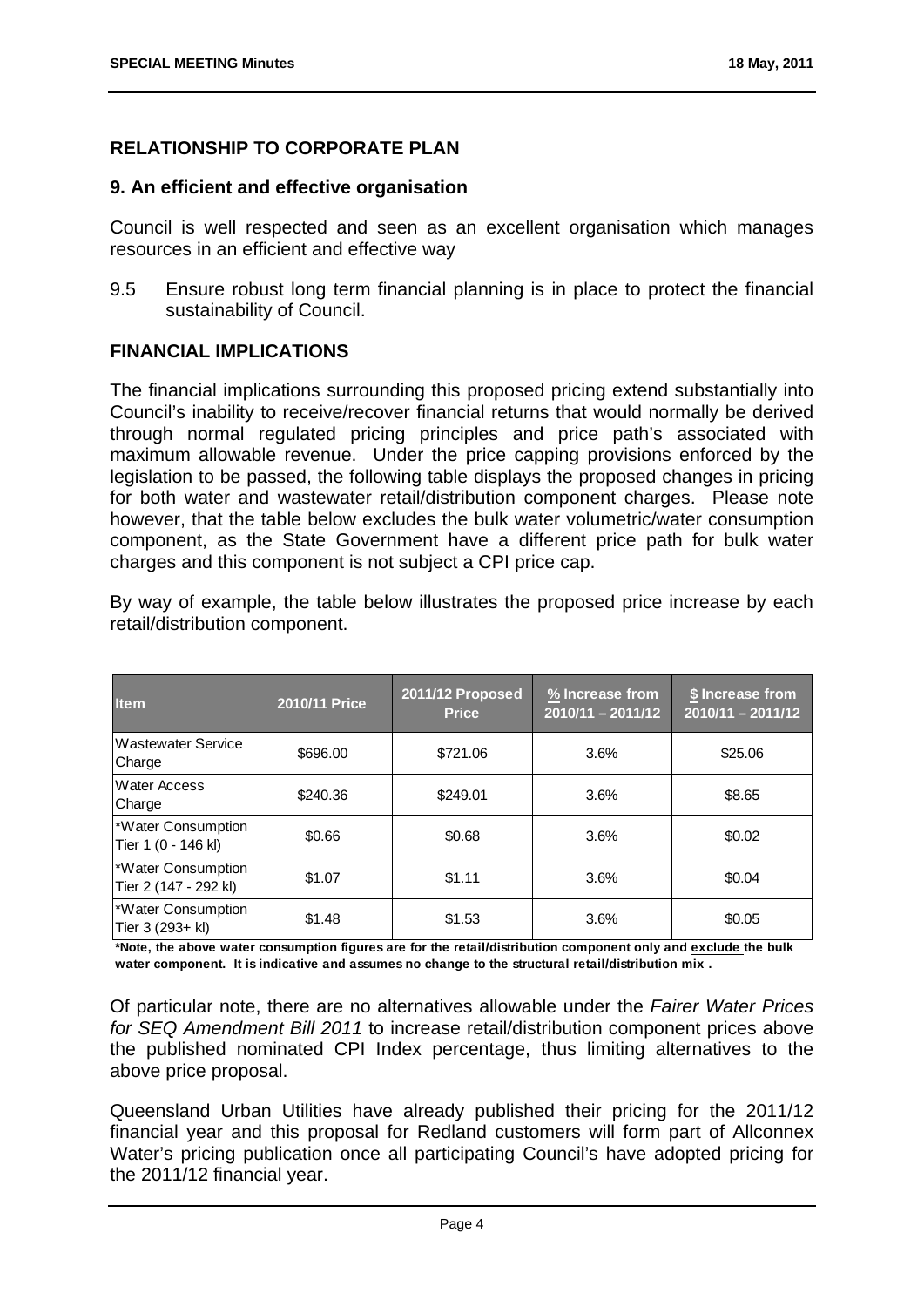#### **PLANNING SCHEME IMPLICATIONS**

The Land Use Planning Group was consulted and it is considered that the outcome of recommendations in this report will not require any amendments to the Redlands Planning Scheme.

#### **CONSULTATION**

Consultation of this of this information has taken place amongst the Executive Leadership Group through various budget 2011/12 development workshops.

#### **OPTIONS**

#### **PREFERRED**

That Council resolve to:

- 1. Adopt the proposed price increases for the retail/distribution components for water and wastewater charges for the 2011/12 financial year and to formally submit this proposal to Allconnex Water in preparation for billing arrangements commencing on 1 July 2011; and
- 2. Delegate authority to the Chief Executive Officer to provide a response to Allconnex Water on the Five Year Forward Plan, Annual Implementation Plan and Employee and Industrial Relations Plan by 23 May 2011 in accordance with Council direction

#### **ALTERNATIVE**

That Council resolve to:

- 1. Propose a lower increase to the water and wastewater retail/distribution component charges for the 2011/12 financial; and
- 2. Not provide a response to Allconnex Water on the Five Year Forward Plan, Annual Implementation Plan and Employee and Industrial Relations Plan by 23 May 2011.

#### **OFFICER'S RECOMMENDATION/ COUNCIL RESOLUTION**

| Moved by:    | Cr Ogilvie       |
|--------------|------------------|
| Seconded by: | <b>Cr Bowler</b> |

#### **That Council resolve to:**

**1. Adopt the proposed price increases for the retail/distribution components for water and wastewater charges for the 2011/12 financial year and to formally submit this proposal to Allconnex Water in preparation for billing arrangements commencing on 1 July 2011; and**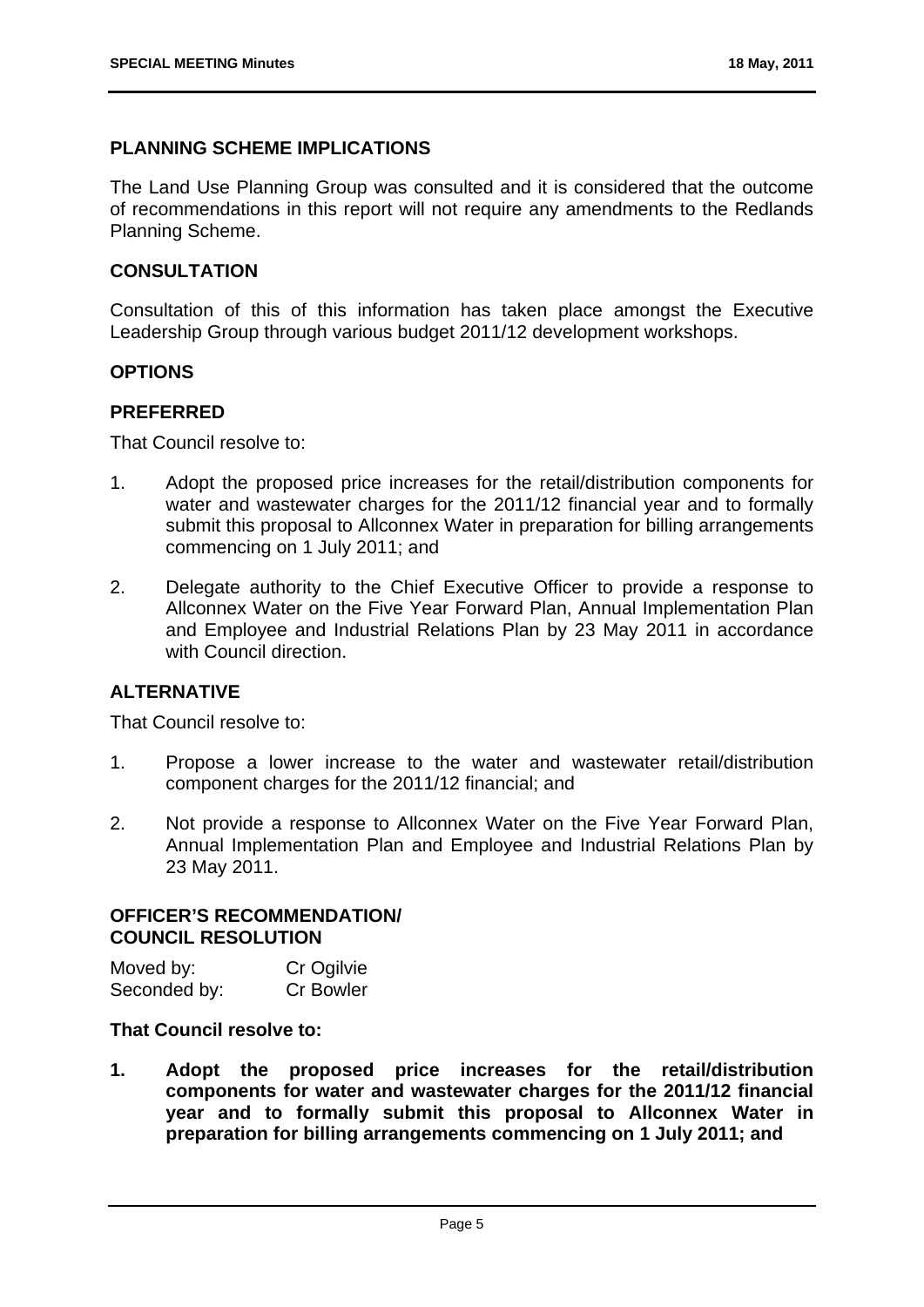**2. Delegate authority to the Chief Executive Officer to provide a response to Allconnex Water on the Five Year Forward Plan, Annual Implementation Plan and Employee and Industrial Relations Plan by 23 May 2011, in accordance with Council direction.** 

**CARRIED** (unanimously)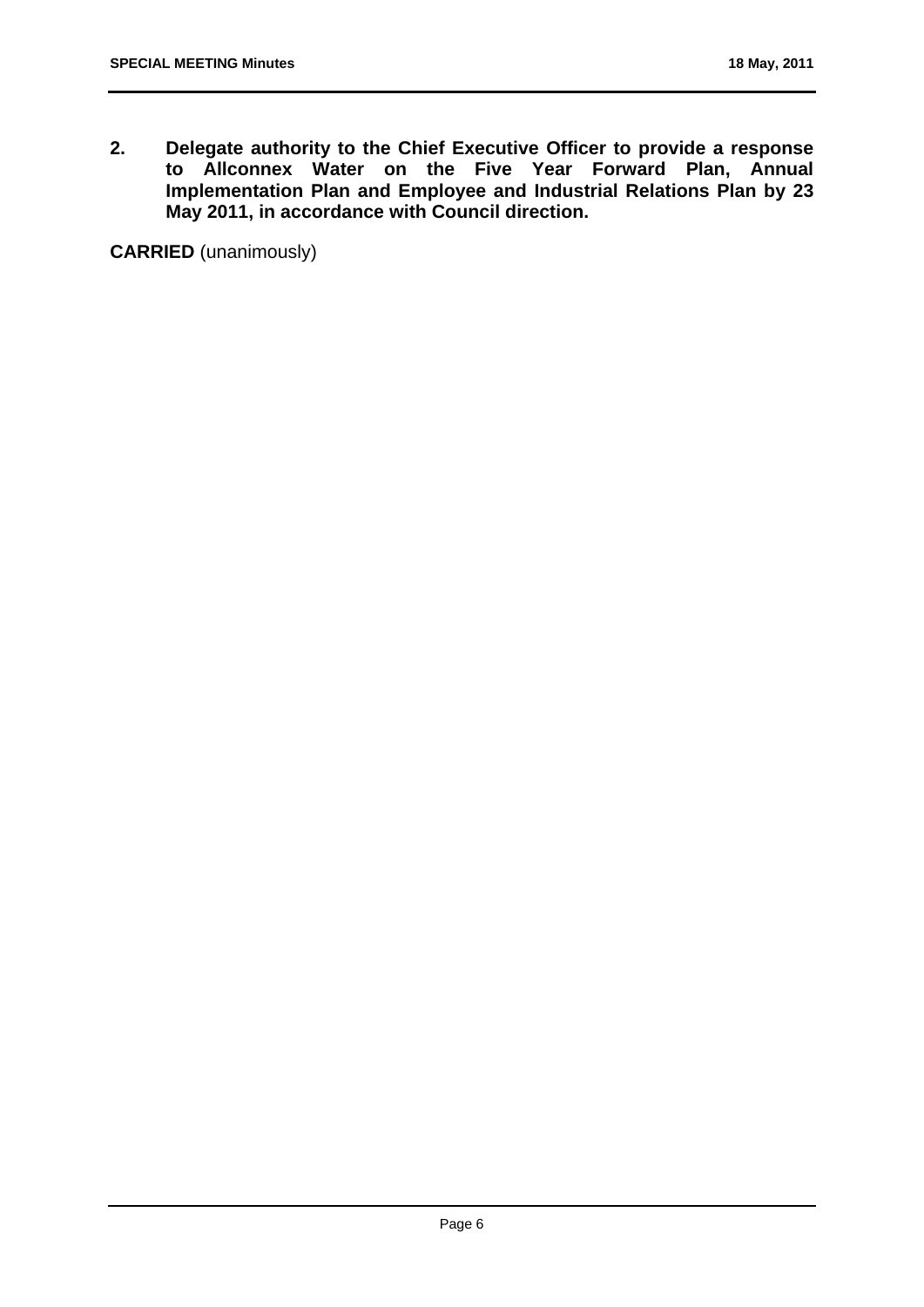#### <span id="page-8-0"></span>**4.1.2 REQUEST FOR EXCEPTION TO AWARD A CONTRACT UNDER DELEGATED AUTHORITY BY CHIEF EXECUTIVE OFFICER (CEO)**

| <b>Dataworks Filename:</b>  | <b>GOV WRAD - Allconnex Water Pricing</b>                          |
|-----------------------------|--------------------------------------------------------------------|
| <b>Responsible Officer:</b> | <b>Martin Drydale</b><br><b>General Manager Corporate Services</b> |
| Author:                     | <b>Gavin Holdway</b><br><b>Manager Financial Control</b>           |

#### **EXECUTIVE SUMMARY**

As a result of the State Government announcement on the 7 April 2011 in relation to price capping of water and wastewater charges to residential and small business customers and the letter received from the Minister for Energy and water Utilities, the Honourable Stephen Robertson MP dated 19 April 2011, Redland City Council (RCC) has been provided an opportunity to withdraw its interest in the existing retail/distribution entity, Allconnex Water (AW). Council has been requested to advise the State Government by the 1 July 2011 of its preference moving forward in relation to the institutional arrangements for water and wastewater services to the community.

Given that there are a number of options, regulatory impacts, financial considerations and risks associated with RCC proposing to withdraw or proposing to structure the retail/distribution entity differently moving forward, RCC require immediate and specific expertise in relation to a variety of institutional options moving forward.

In line with sections 184 (b) & (c), of the *Local Government (Finance, Plans and Reporting) Regulation 2010*, a local Government may enter into medium-sized contract or large-sized contract without first inviting quotes or tenders if:

- (b) the local government resolves that, because of the specialised or confidential nature of the services that sought it would be impractical or disadvantages for the Council to invite quotes or tenders ; or
- (c) a genuine emergency exists;

Due to the above it has been identified that Ernst & Young (EY) could carry out this work, for the following reasons;

- Expert subject knowledge of the water regulatory environment and reform framework.
- EY have previously provided RCC with specific expert advice on water matters (including; regulatory pricing principles, full cost pricing & modelling; and infrastructure asset ).
- Expert knowledge of the previous RCC owned Redland Water business (prior to the commencement of ownership in Allconnex Water).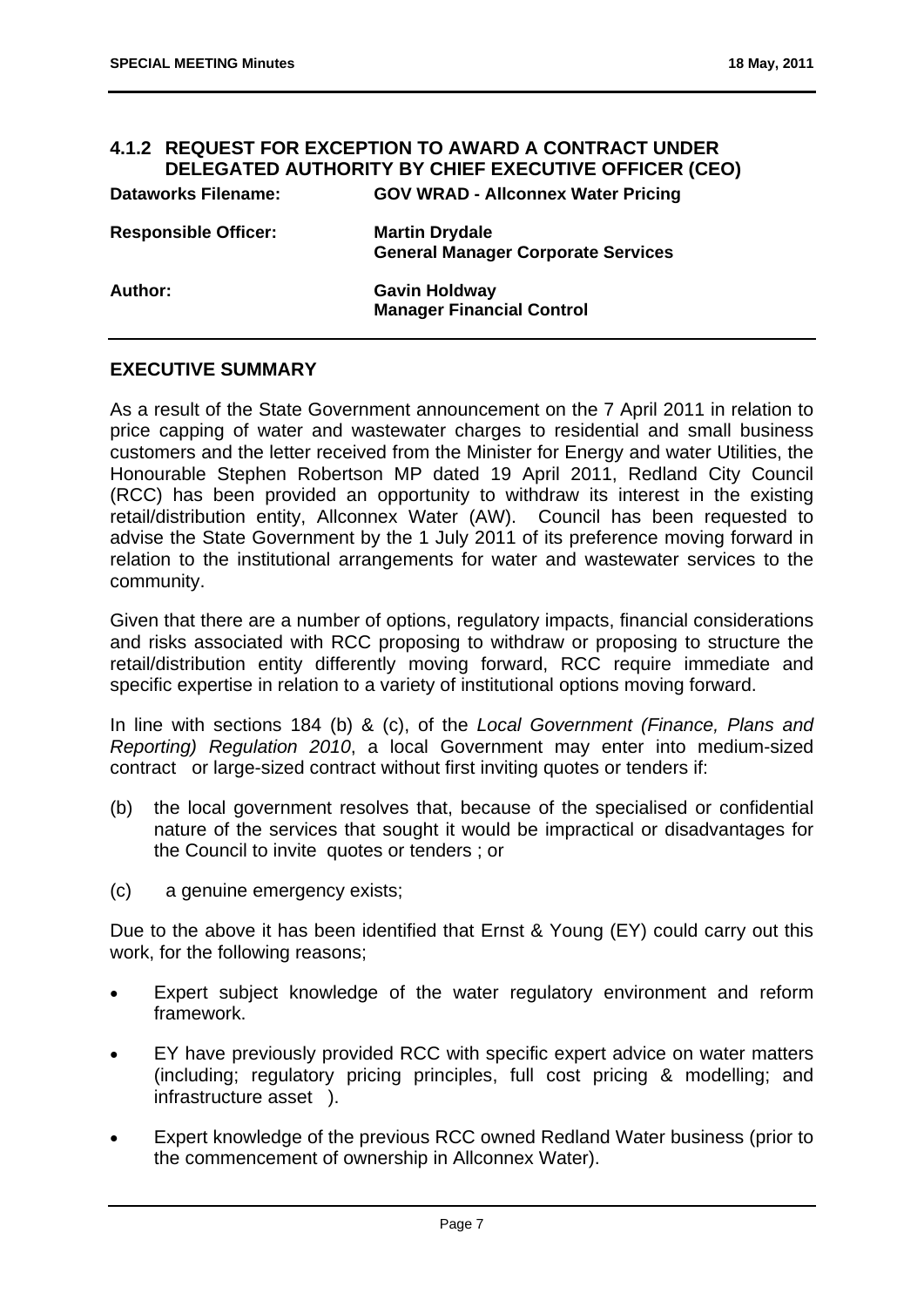- EY are in a position to provide this information to RCC prior to the deadline given by the State Government of 1 July 2011 for participating Council's to make a decision on institutional arrangements moving forward.
- EY are currently assisting other participating Councils with similar work, thus potentially being able to provide expert advice quicker to RCC than other consulting firms that haven't been involved in water reform matters recently, thus potentially saving RCC costs and time.

#### **PURPOSE**

The purpose of this report is to seek Council's approval to enter into a contract with EY in line with sections 184 (b) & (c), of the *Local Government (Finance, Plans and Reporting) Regulation 2010* and to delegate the Authority for the Chief Executive Officer to exercise the powers of delegation to award the contract to EY to carry out the required works in order for Council to understand the opportunities, risk and potential limitations the options associated with institutional arrangements moving and to achieve an outcome before the due date. It is anticipated that Ernest and Young will undertake this work for approximately 2 weeks or until sufficient information had been obtained for Council to make an informed decision.

#### **Delegated Authority Requirements**

Under section 187, Entering into a contract under a delegation of the *Local Government (Finance, Plans and Reporting) Regulation 2010*, Council delegated authority to the Chief Executive Officer (CEO) to enter, negotiate, and conclude contracts and purchasing arrangements under the provisions of the *Local Government Act 1993* and *Local Government Finance Standards* (General Meeting minutes 30/10/02) up to \$500,000 (including GST).

Under section 259 Delegation of the Chief Executive Officer powers of the *Local Government Act 2009,* the CEO has the authority to delegate to the General Managers and other Council officers to accept quotations and tenders and enter into contracts subject to the following conditions:

- a) An instrument of delegation has been issued and signed by the CEO;
- b) The value of the contract is within the limits and conditions outlined in the Instrument of Delegation; and
- c) The delegate has attended Purchasing and Technology One training.

The contract amount of this tender is under \$500,000 (including GST) and is therefore, within the CEO's financial delegation limits and conditions.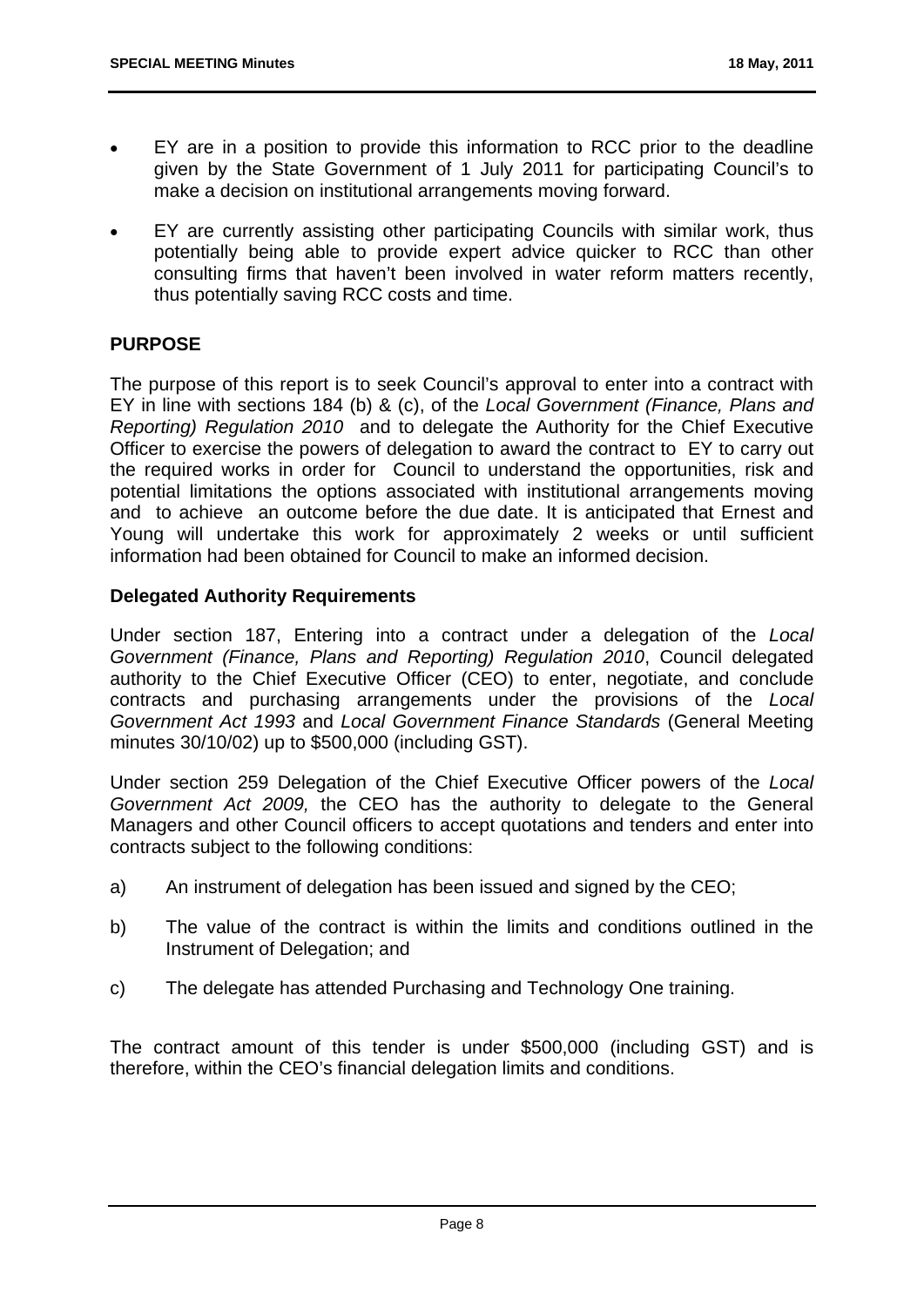#### **BACKGROUND**

This report is in response to the State Government announcement on the  $7<sup>th</sup>$  April 2011 in relation to price capping of water and wastewater charges to residential and small business customers and the letter received from the Minister for Energy and water Utilities, the Honourable Stephen Robertson MP dated 19<sup>th</sup> April 2011. In particular, council has been requested to advise the State Government by the 1<sup>st</sup> July 2011 of its preference moving forward in relation to the institutional arrangement for water and wastewater services to the community.

#### **RELATIONSHIP TO CORPORATE PLAN**

#### **9. An efficient and effective organisation**

Council is well respected and seen as an excellent organisation which manages resources in an efficient and effective way

9.7 Develop our procurement practices to increase value for money within an effective governance framework.

#### **FINANCIAL IMPLICATIONS**

Currently RCC are in negotiation with EY in relation to the costs associated with this engagement.

#### **PLANNING SCHEME IMPLICATIONS**

The Land Use Planning Group was consulted and it is considered that the outcome of recommendations in this report will not require any amendments to the Redlands Planning Scheme.

#### **CONSULTATION**

In preparation for this report to Council, consultation has occurred amongst officers, Manager of Financial Control, Manager of Procurement Operations, General Manager of Corporate Services and Chief Executive Officer.

#### **OFFICER'S RECOMMENDATION**

That Council resolve to:

- 1. Enter into a contract with Ernst and Young in line with sections 184 (b) & (c), of the *Local Government (Finance, Plans and Reporting) Regulation 2010;*
- 2. Delegate the Authority for the Chief Executive Officer to exercise the powers of delegation to award the contract to Ernst and Young to carry out the required works in order for Council to understand the opportunities, risk and potential limitations the options associated with institutional arrangements moving and to achieve an outcome before the due date. It is anticipated that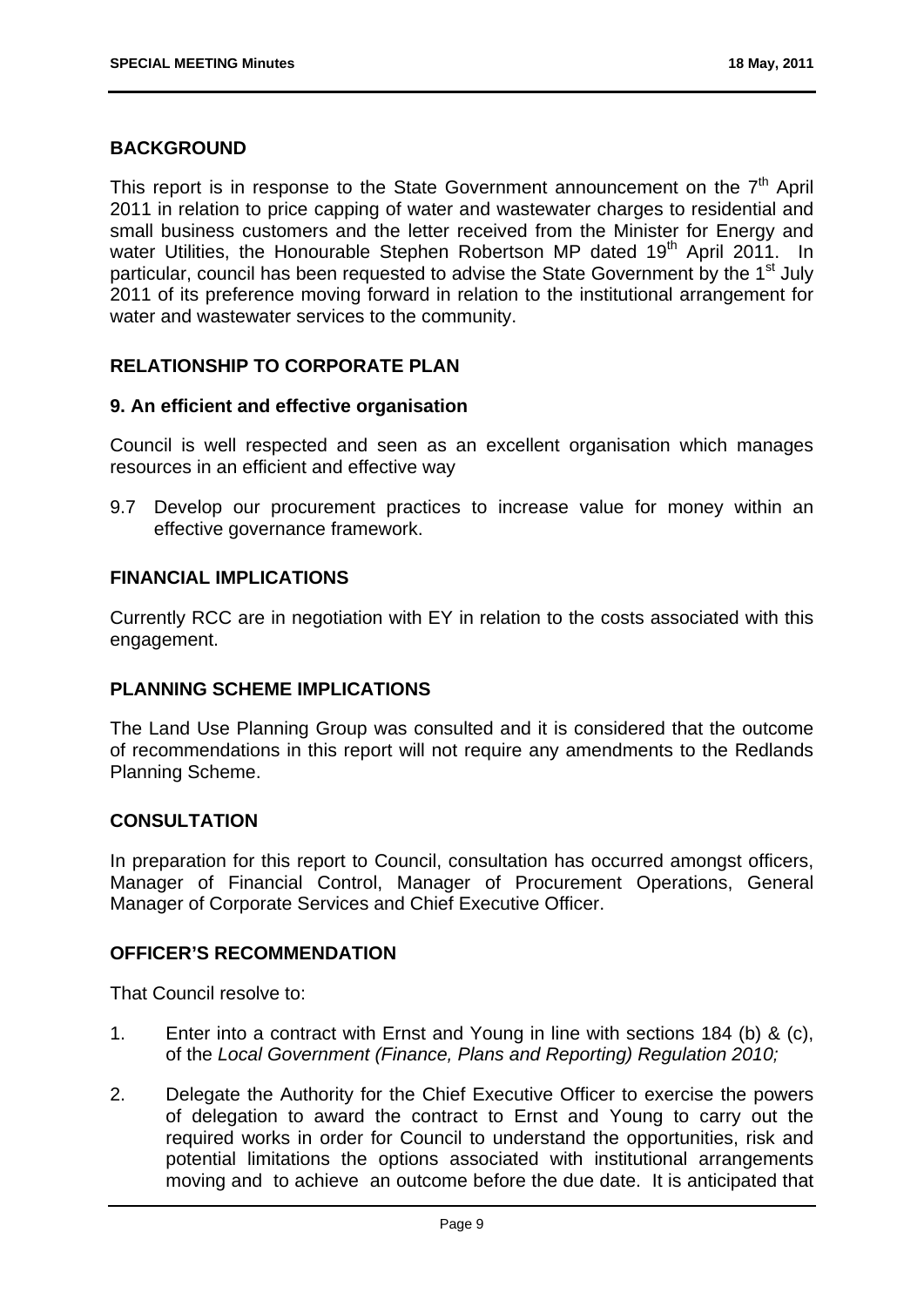Ernst and Young will undertake this work for approximately 2 weeks or until sufficient information had been obtained for Council to make an informed decision;

- 3. Make, vary and discharge the contract in accordance with the agreed contract terms for any changes; and to the contract amount described in the contract documentation; and
- 4. Sign all relevant documentation.

#### **COUNCIL RESOLUTION**

| Moved by:    | <b>Cr Bowler</b> |
|--------------|------------------|
| Seconded by: | Cr Townsend      |

#### **That Council resolve to:**

- **1. Enter into a contract with Ernst and Young in line with sections 184 (b) & (c), of the** *Local Government (Finance, Plans and Reporting) Regulation 2010;*
- **2. Delegate the Authority for the Chief Executive Officer to exercise the powers of delegation to award the contract to Ernst and Young to carry out the required works in order for Council to understand the opportunities, risk and potential limitations the options associated with institutional arrangements moving and to achieve an outcome before the due date - maximum expenditure \$75,000. It is anticipated that Ernst and Young will undertake this work for approximately 2 weeks or until sufficient information had been obtained for Council to make an informed decision;**
- **3. Make, vary and discharge the contract in accordance with the agreed contract terms for any changes; and to the contract amount described in the contract documentation; and**
- **4. Sign all relevant documentation.**

**CARRIED** (unanimously)